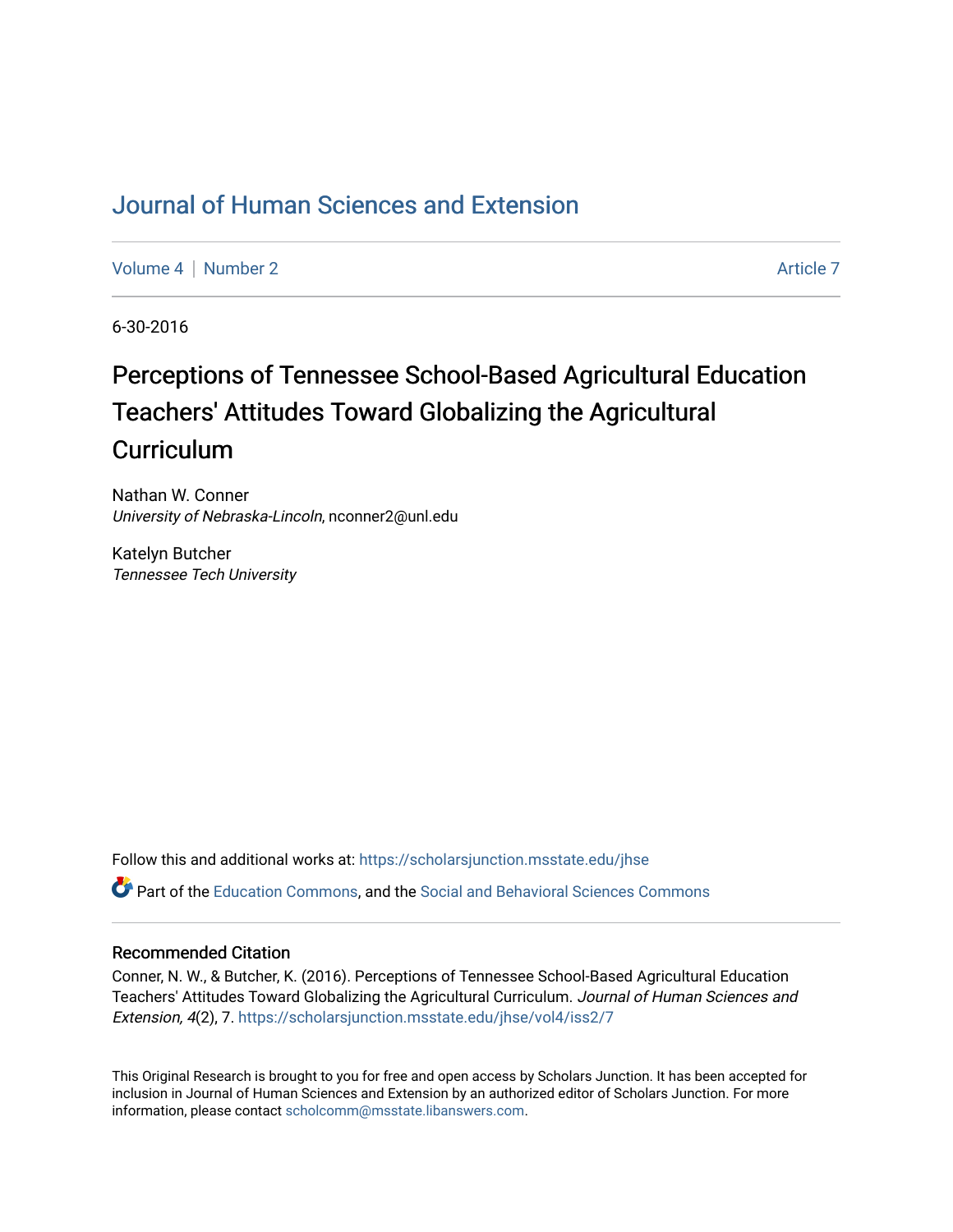# **Perceptions of Tennessee School-Based Agricultural Education Teachers' Attitudes Toward Globalizing the Agricultural Curriculum**

**Nathan W. Conner**  *University of Nebraska-Lincoln* 

# **Katelyn Butcher**

*Tennessee Tech University* 

*The agriculture industry is part of an interconnected world that is continually navigating complex trade regulations and cultural barriers. Graduates of School-Based Agricultural Education programs need to be prepared to positively communicate with people from all over the world and to have an understanding of international agricultural practices. The purpose of this study was to explore the perceptions of Tennessee School-Based Agricultural Educators towards globalizing the secondary agricultural curriculum. Twenty-six School-Based Agricultural Educators were interviewed for this study. The interviewees represented the entire state of Tennessee, including both urban and rural programs. The use of thematic analysis allowed the following five themes to emerge: (a) heightened awareness of living in a globalized world, (b) vision for a globalized School-Based Agricultural Education program, (c) benefits of exposure to a globalized School-Based Agricultural Education program, (d) preparedness to teach from a globalized perspective, and (e) professional development needs. Participants recognized the importance of teaching through a globalized agricultural curriculum and the benefits students received from experiencing a globalized agricultural curriculum. However, not every participant felt prepared to teach using a globalized curriculum and suggestions for professional development were made.* 

*Keywords:* agricultural education, internationalizing secondary curriculum, globalization

### **Introduction**

The National Research Council (NRC, 2009) noted that the agricultural industry is more interconnected than ever before and that producers are working with people around the world to sell their products. International trade exposes employees to "… complex regulatory regime, transportation logistics, and the need to work with different cultures, laws, and individuals"

Direct correspondence to Nathan W. Conner at nconner2@unl.edu.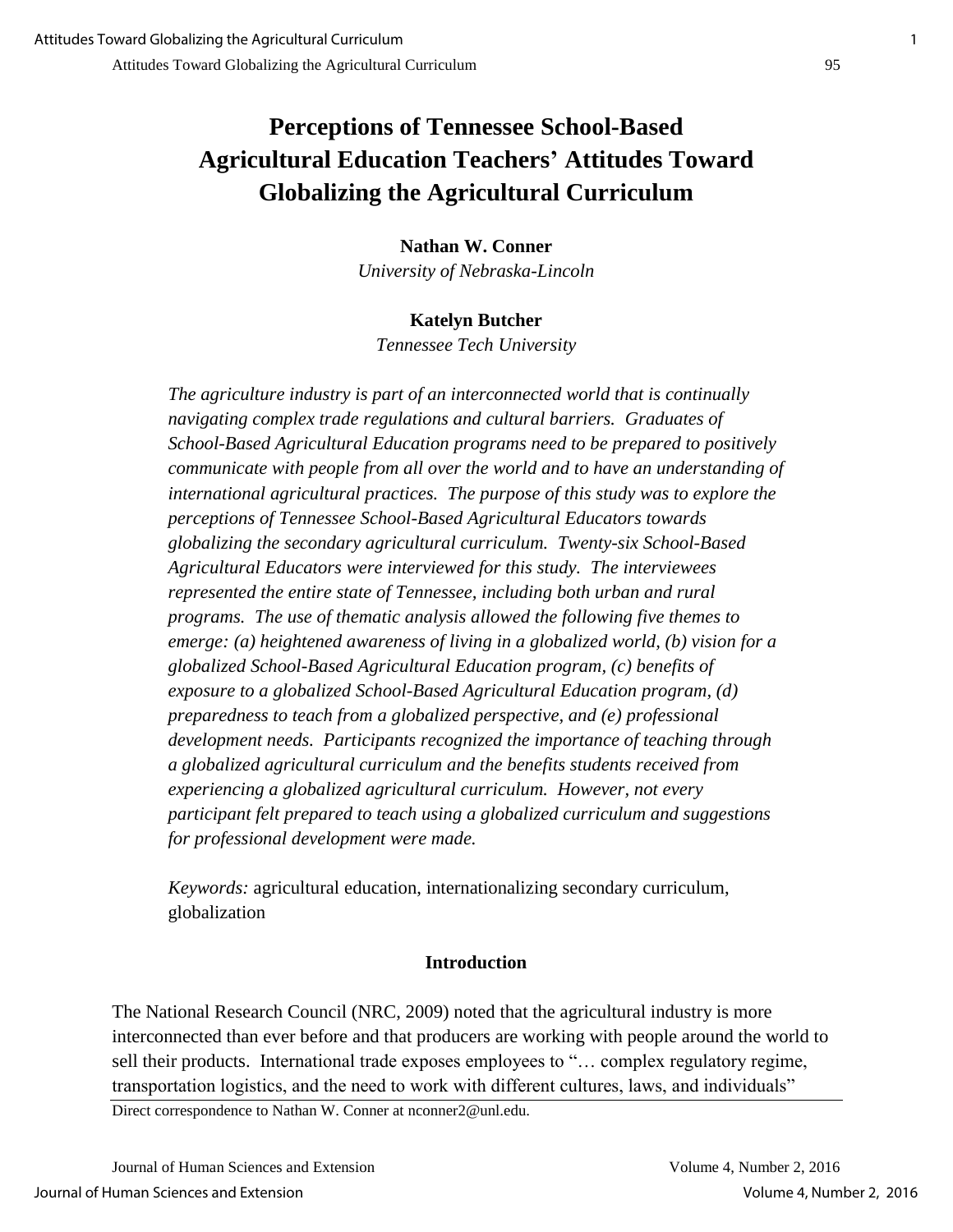(NRC, 2009, p. 31). As the agricultural industry continues to navigate culture and trade regulations, it is imperative that agricultural professionals are sensitive to international concerns and cultural norms (NRC, 2009). According to the NRC (2009), international experiences at a young age will help individuals become interested in employment in the worldwide marketplace.

Despite the interconnectedness of today's world (NRC, 2009), the word globalization does not have a single agreed upon or accepted definition. *Merriam-Webster* defines *globalization* (2014) as "the development of an increasingly integrated global economy marked especially by free trade, free flow of capital, and the tapping of cheaper foreign labor markets." However, Held, McGrew, Goldblatt, and Perraton (1999) described globalization as the interactions between the economy and all other aspects of life and culture. Additionally, the International Food Policy and Research Institute adhere to the following three definitions:

- 1) The multiplication and intensification of economic, political, social, and cultural linkages among people, organizations, and countries at the world level.
- 2) The tendency toward the universal application of economic, institutional, legal, political, and cultural practices.
- 3) The emergence of significant spillovers from the behavior of individuals and societies to the rest of the world. (von Braun & Díaz-Bonilla, 2008, p. 5)

Societies' focus on globalization has led for a need to produce globally-competent individuals. Mansilla and Jackson (2011) define global competence as "…dynamic learning about, with, in, and for a complex and interconnected world" (p. 2). Furthermore, the Longview Foundation (2008) believes that a globally-competent student exhibits interest and knowledge regarding international issues while taking into consideration world history and cultural differences. Specifically, Mansilla and Jackson (2011) described four competences associated with globally competent students:

- 1) Investigate the world beyond their immediate environment, framing significant problems and conducting well-crafted and age-appropriate research.
- 2) Recognize perspectives, others' and their own, articulating and explaining such perspectives thoughtfully and respectfully.
- 3) Communicate ideas effectively with diverse audiences, bridging geographic, linguistic, ideological, and cultural barriers.
- 4) Take action to improve conditions, viewing themselves as players in the world and participating reflectively. (p. 11)

With emphasis on globalization and global competence, it is imperative that secondary students begin to examine issues from a global perspective (Mansilla & Jackson, 2011). Radhakrishna, Leite, and Domer (2003) posited that global awareness should be incorporated into high school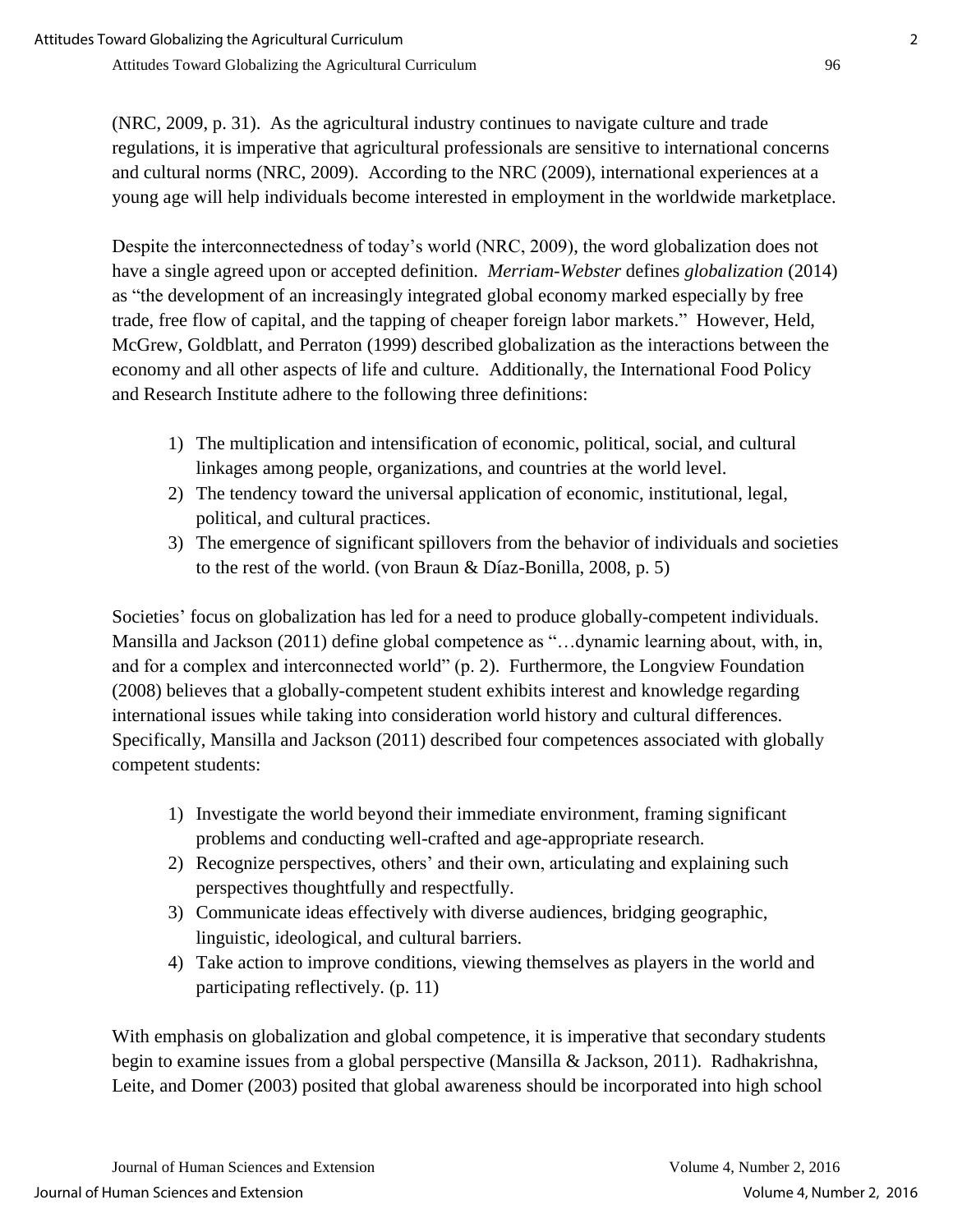agriculture curriculum in order to prepare students for the global job market. However, very little research has been focused on "using a globalized curriculum to prepare secondary students to work in the global agriculture industry" (Sharp & Roberts, 2013, p. 48). Therefore, it is imperative to examine educators' perceptions of globalization. At the university level, Navarro (2005) found that personal knowledge of international agriculture is a key factor that aids in determining whether or not faculty members internationalize their curriculum. Additionally, a study by Akpan and Martin (1996) posited that agricultural education professors held positive beliefs toward globalization. Similarly, Hurst (2013) found that secondary agriculture teachers in the United States viewed international agricultural issues positively. However, Hurst (2013) also noted that secondary agriculture teachers performed poorly on a knowledge assessment focusing on international agricultural issues.

Currently, the Tennessee agriculture curriculum offers six programs of study which include veterinary and animal science, agriculture engineering and applied science, agribusiness, food science, horticulture science, and environmental and natural resource management (Tennessee Department of Education, 2016). Each program includes courses that could incorporate international agriculture practices but currently do not have a strong emphasis on international agricultural practices. The lack of emphasis on international agriculture practices and global issues in the Tennessee agriculture curriculum is consistent with assertions made regarding the Florida curriculum for secondary agriculture education (Sharp & Roberts, 2013). Boyd, Felton, and Dooley (2004) suggested that agricultural curriculum should expose students to international agriculture perspectives. However, there is currently very little literature that focuses on the globalization of the secondary agriculture curriculum (Sharp & Roberts, 2013). Therefore, it is imperative to have an understanding of secondary agricultural teachers' perceptions of using a globalized curriculum.

### **Conceptual Framework/Theoretical Framework**

The conceptual framework for this study was Hurst's (2013) Conceptual Model of Examining Factors Associated with Integration of International Agricultural Issues into Secondary Agriculture and 4-H Programs (adopted from Ajzen, 1991). Ajzen's (1991) Theory of Planned Behavior examines how an individual's attitude and personality influence their personal behavior. An individual's attitude towards a specific behavior is reflected in the consequences of the action and the subjective norm is the perception of how other people view the specified behavior (Ajzen, 1991). After taking attitude and subjective norms into consideration, the perceived behavioral control dictates the individual's ability to go through with the specified behavior (Ajzen, 1991). Hurst's (2013) Conceptual Model takes into consideration the attitude, subjective norms, and the perceived behavioral control that influence whether or not agricultural teachers globalize the agricultural education curricula through infusion of international agricultural issues.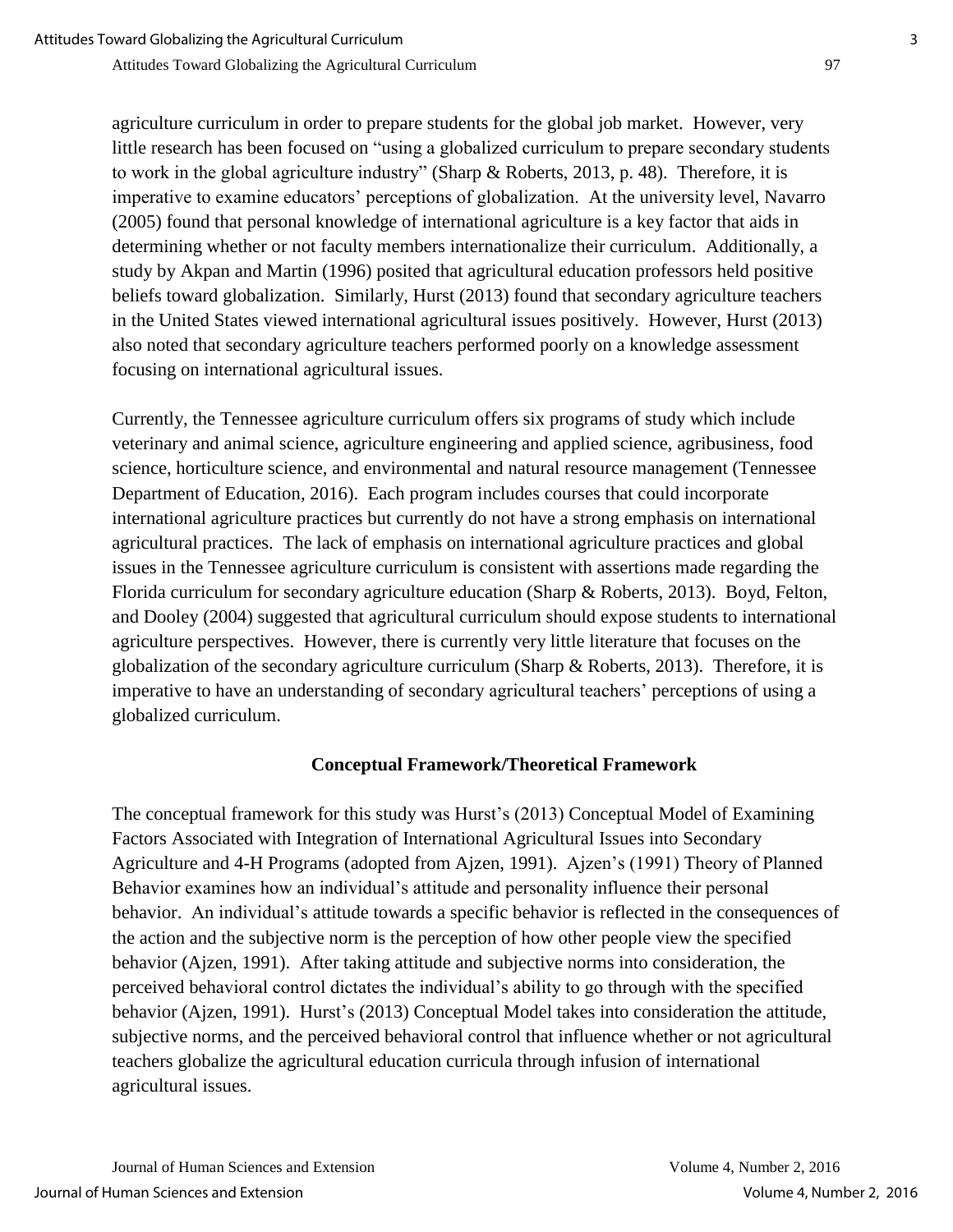Additionally, Hurst's (2013) Conceptual Model incorporated and built upon Bransford, Darling-Hammond, and LePage's (2005) Framework for Understanding Teaching and Learning. The Framework for Understanding Teaching and Learning depicts how professional teaching should be the culmination of the individual's knowledge of teaching, knowledge of technical content, knowledge of curriculum goals, and the knowledge of an individual learner's development in social contexts (Bransford et al., 2005). Hurst's (2013) model was used as a framework in the development of the interview protocol because the model provided a foundation that would allow for an in-depth understanding of how School-Based Agricultural Educators perceive the globalization of the agricultural curriculum (see Figure 1).

*Figure 1. Conceptual Model of Examining Factors Associated with Integration of International Agricultural Issues into Secondary Agriculture and 4-H Programs (Hurst, 2013; Adopted from Ajzen, 1991)* 

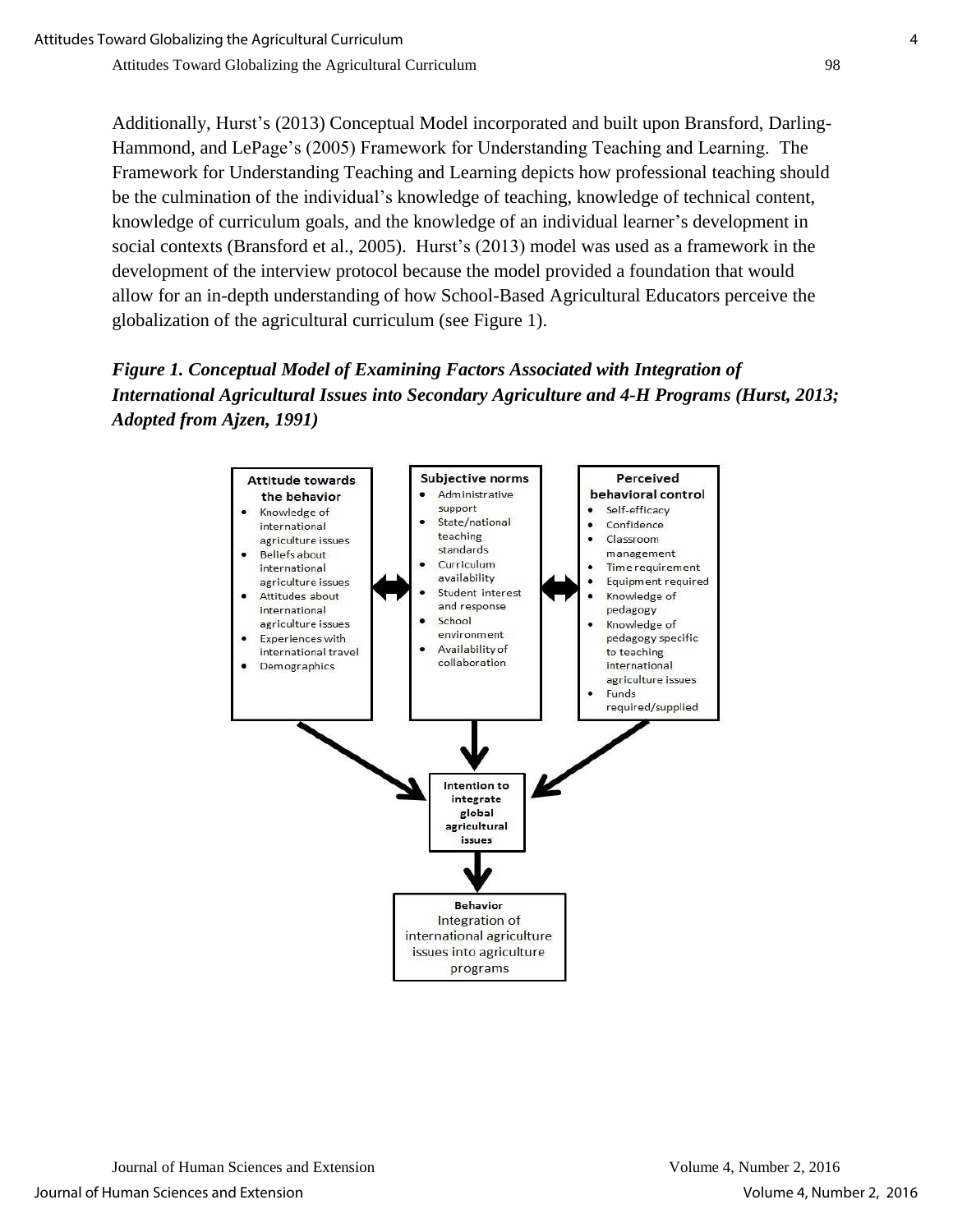#### **Purpose**

This study complements a thesis study by Hurst (2013) and allows for further exploration of thoughts and feelings through qualitative data methods. The purpose of this study was to explore the perceptions of Tennessee School-Based Agricultural Educators towards globalizing the secondary agricultural curriculum and to gain a better understanding of what resources and supports School-Based Agricultural Educators need in order to globalize the secondary agricultural curriculum. Specifically, the research questions under investigation were: (1) What are School-Based Agricultural Educators' attitudes towards globalizing the secondary agricultural curriculum? and (2) What resources would allow for the globalization of the secondary School-Based Agriculture curriculum?

### **Methods**

# **Qualitative Perspective/Research Design/Subjectivity**

A qualitative methodology was selected for this study due to the ideas expressed in Creswell's (1998) definition:

 Qualitative research is an inquiry process of understanding based on distinct methodological traditions of inquiry that explore a social or human problem. The researcher builds a complex, holistic picture, analyzes words, reports detailed views of informants, and conducts the study in a natural setting. (p. 15)

The theoretical perspective consists of the underlying philosophy behind the methodology of the study and provides a framework for the study (Crotty, 1998). The theoretical perspective used for this study was constructivism (Koro-Ljungberg, Yendol-Hoppey, Smith, & Hayes, 2009). Constructivism posits that an individual applies meaning to an experience, situation, or the world and the individual's interpretation is considered equally as valid as another individual's interpretation (Crotty, 1998). Additionally, an epistemological perspective was also used to guide this study. Crotty (1998) defined epistemology as the "the theory of knowledge embedded in the theoretical perspective and thereby in the methodology" (p. 3). Constructionism was the epistemological perspective used for this study. Constructionism assumes that there is not a single reality or truth and that people depend on their brains to construct meaning (Crotty, 1998).

The qualitative approach used for this study was the basic interpretive approach (Merriam, 2002). The interpretive approach is used when the researcher seeks to understand "how participants make meaning of a situation or phenomenon, this meaning is mediated through the researcher as instrument, the strategy is inductive, and the outcome is descriptive" (Merriam,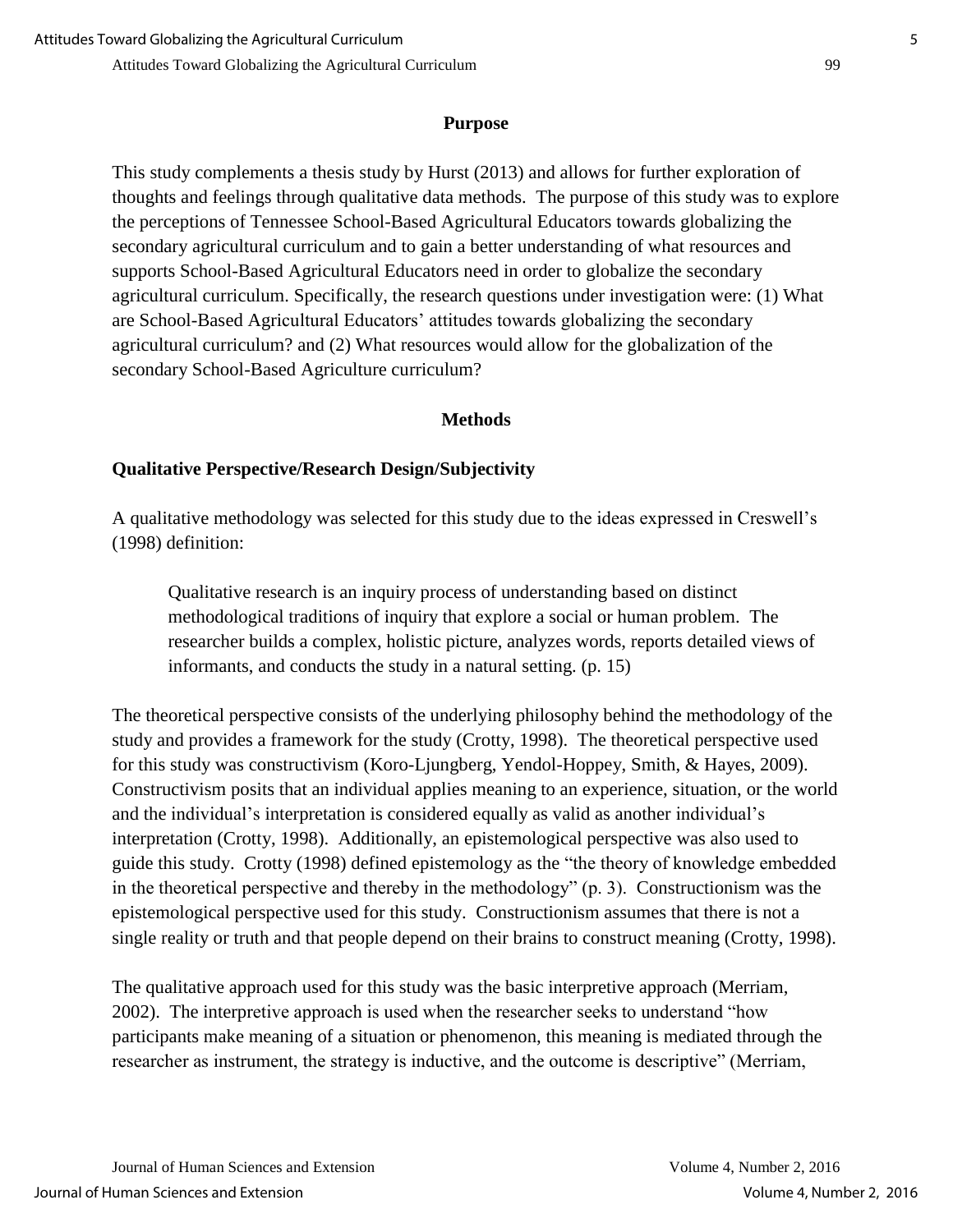According to Preissle (2008), the subjectivity statement provides the researchers an opportunity to disclose any biases towards the phenomenon of study. One of the researchers is an undergraduate agricultural education student who was enrolled in a secondary agricultural program for all 4 years of the high school experience. This researcher has also completed four courses in the area of agricultural education teacher preparation and is passionate about School-Based Agricultural Education. The second researcher is an assistant professor of agricultural education and has experience teaching agricultural education courses at both the secondary and post-secondary levels. The researcher also has an interest in globalizing the School-Based Agricultural Education curricula and has experience conducting research outside of the U.S.

### **Research Participants**

Participants consisted of School-Based Agricultural Educators currently employed in the Tennessee public school system and included both males and females with levels of experience ranging from 1 year to 30 years. Some of the participants work in single teacher programs, and some of the participants work in multi-teacher programs with up to five teachers. Participants were selected from the School-Based Agricultural Educators that attended the Tennessee Future Farmers of America (FFA) camp in the summer of 2014. FFA camp was selected as the interview location because School-Based Agricultural Educators from each region of Tennessee attend FFA camp. Based on FFA camp attendance, participants were purposefully identified and asked to participate in the study. To ensure representation from all regions of the state, as well as urban and rural populations, participants were selected based on the location of their school. In order to construct a diverse group of participants, School-Based Agriculture Educators were also selected based on their international experience. This group of participants consisted of School-Based Agricultural Educators that have never traveled outside of the U.S., as well as School-Based Agricultural Educators that have visited multiple countries and have international experience. Most of the international experience was in the form of a vacation, specifically a cruise. However, there were some participants who gained international experience through the participation in agricultural study abroad programs during their college years.

### **Data Collection and Data Analysis**

Individual interviews were selected as the primary data collection method and allowed the researchers to observe and record "informal communication" (Creswell, 1998, p. 124). A semistructured interview protocol consisting of 10 open-ended questions were developed for this study. The questions included: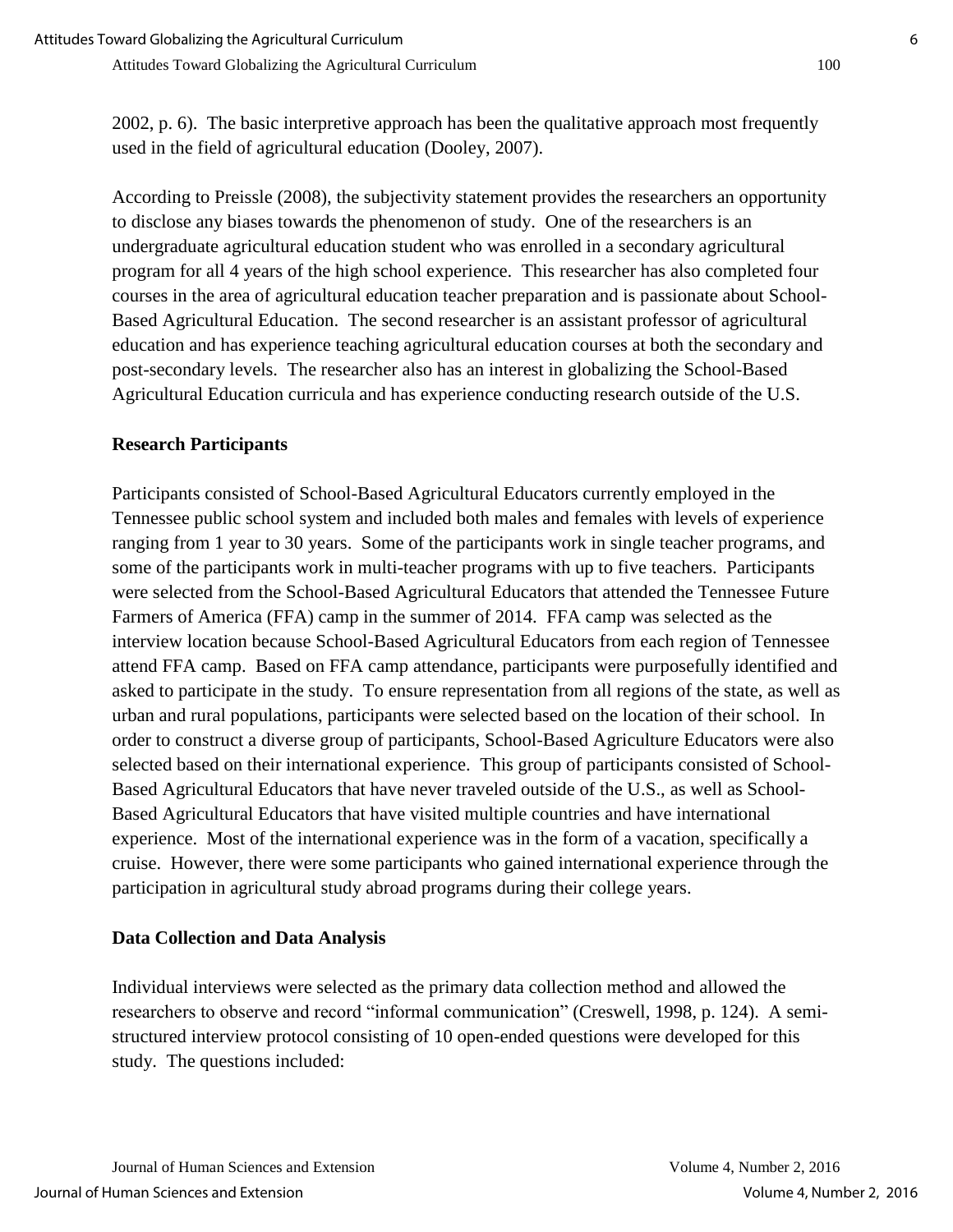- 2. When you think of a globalized agricultural-based curriculum, what do you envision?
- 3. How important is it for your high school students to be exposed to a globalized agricultural curriculum? Why?
- 4. What types of international agricultural issues should high school students know about and why?
- 5. Should information about the culture of other countries be integrated into agricultural curricula? Why or why not?
- 6. Do you feel prepared or qualified to integrate international agricultural perspectives into your courses? Why or why not?
- 7. What type of international experiences have you had?
- 8. Do you feel that you are knowledgeable about international agricultural issues? Why or why not?
- 9. In your opinion, do students that experience globalized curricula have employment advantages over students who did not? Why or why not?
- 10. What type of training or experiences do you need to effectively teach a globalized curriculum?

Twenty-six interviews were conducted over a period of 6 weeks. Creswell (1998) suggested "the researcher typically conducts 20-30 interviews…" (p. 56) in order to reach saturation. Saturation was determined when the participants were no longer providing new information. Each interview was approximately 15 minutes in length and was audio recorded for transcription. The interviews were conducted at the Tennessee FFA Camp. The location was selected based on the availability of School-Based Agricultural Educators. In addition to the audio recordings, researchers recorded written notes from the interviews to be used as a secondary data source.

Thematic data analysis was used to analyze the interviews because the method allowed for raw data to be consolidated into smaller chunks in order for the researchers to concentrate on reoccurring words and phrases in the data (Grbich, 2007). The block and file approach was used to color code the data and identify reoccurring words and phrases in order to categorize the data and allow themes to emerge (Grbich, 2007). Initially, each interview was read by both researchers in order to gain general understanding of the interview. The interviews were then reread, and the words and phrases with the same meaning were lumped together. After categorization, titles for each of the themes were created and the corresponding data were used to justify the appropriate theme. The researchers independently coded data and allowed themes to emerge. The researchers then compared their findings and mutually decided on the appropriate themes.

To ensure trustworthiness, techniques outlined by Lincoln and Guba (1985) were followed. Credibility was achieved through triangulation, member checking, and peer debriefing.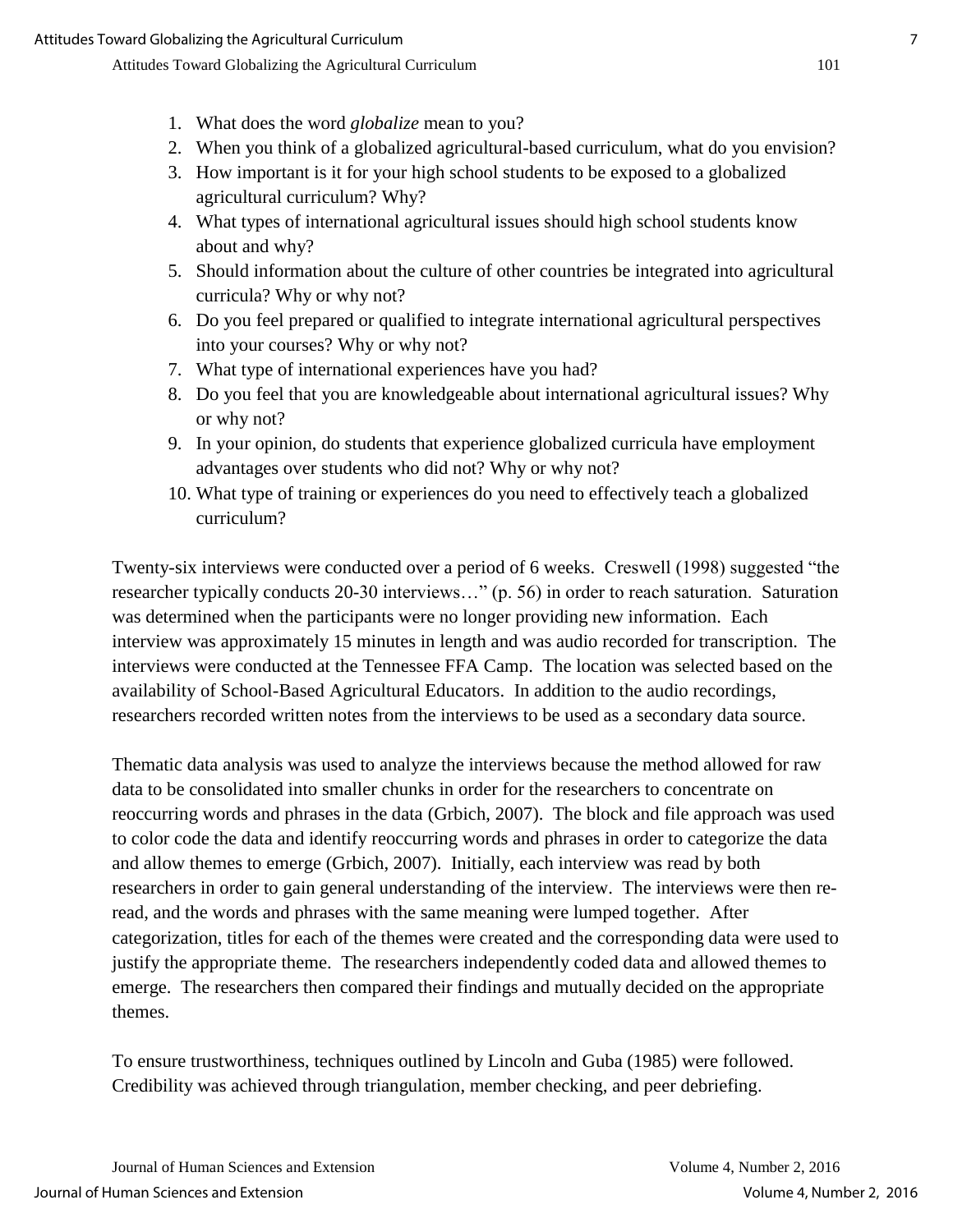Triangulation was achieved through the use of multiple researchers and by interviewing 26 participants. Multiple researchers analyzing the data helped to make sure the themes that emerged represented the data. Verbal member checking was done throughout the individual interviews to ensure the researchers captured the meaning of the participants' responses accurately. To prevent the researchers from becoming overly immersed in the study, the researchers took time to take a step back from the study and speak with knowledgeable professionals about the study (Erlandson, Harris, Skipper, & Allen, 1993).

# **Limitations**

Please keep in mind that findings from this study are not generalizable, and the reader should determine whether or not the findings are transferable to a similar situation. The findings from this study only represent the 26 School-Based Agricultural Educators that participated in this study and do not represent the viewpoint or opinions of all School-Based Agricultural Educators in Tennessee.

#### **Findings**

Upon analysis of the data, five major themes emerged: (a) heightened awareness of living in a globalized world, (b) vision for a globalized School-Based Agricultural Education program, (c) benefits of exposure to a globalized curriculum, (d) preparedness to teach from a global perspective, and (e) professional development needs. Additional subthemes are revealed and explained under the appropriate theme.

### **Heightened Awareness of Living in a Globalized World**

Participants acknowledged that we live in a globally-connected world. Participant 17 described a world in which an individual interacts with people in the local community, state, country, and world. Globalization affects every person on earth and is not isolated to the U.S.  $(2, 8, 11)$ . Participant 8 stated, "When I think about our world being globalized, I think about being connected. Even if something as simple as social media, a student can connect with someone literally halfway across the world in a matter of seconds." Agriculture is not isolated from globalization; products and goods are traded worldwide (4; 10; 17). Participant 25 stated, "globalize is basically, in my opinion, is trying to localize our world with our imports and exports and trying to figure out where all our food comes from." Living in a globally connected society instills a sense of responsibility on agriculturalists and that responsibility comes with the daunting challenge of providing food for the entire world (11).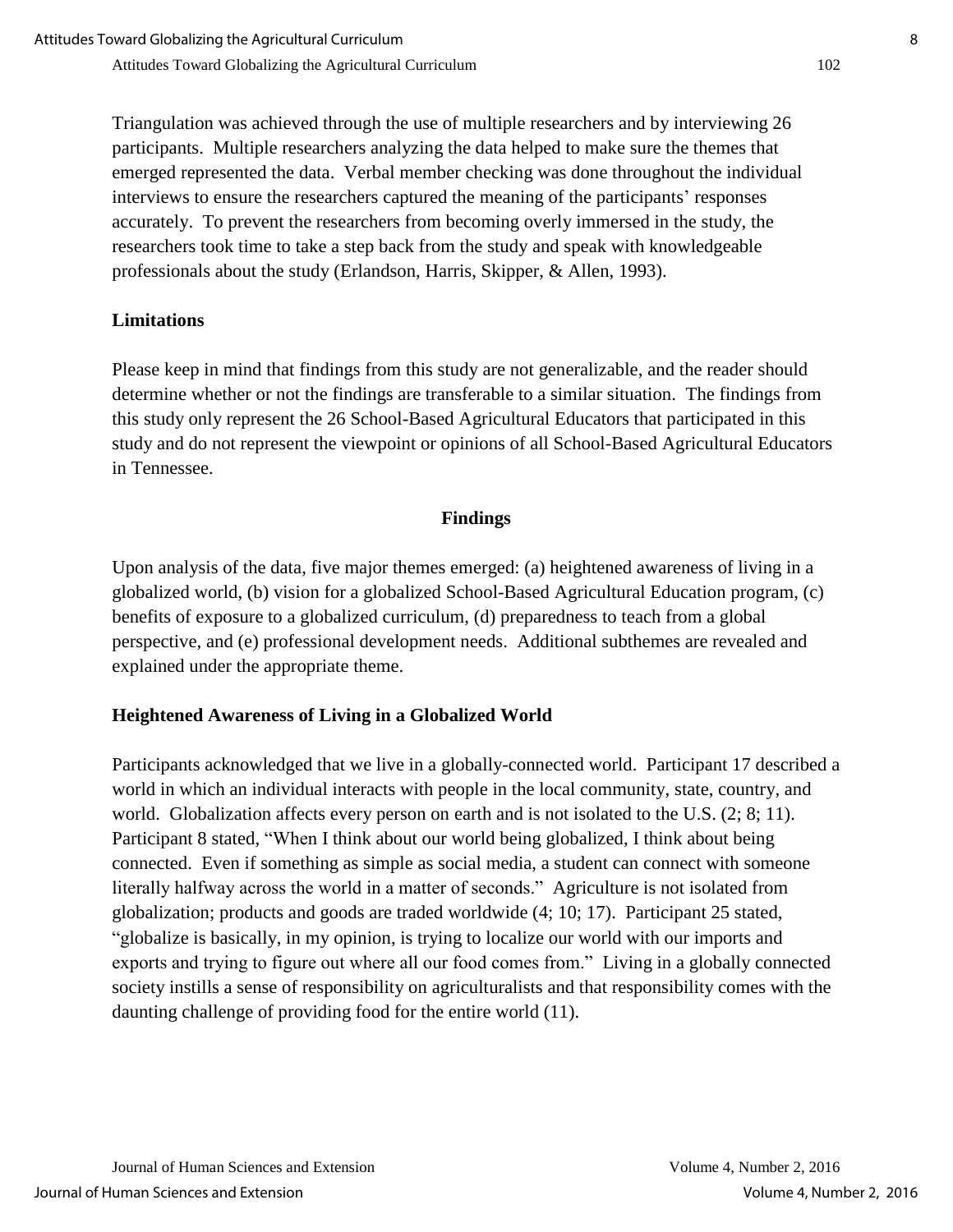# **Vision for a Globalized School-Based Agricultural Education Program**

**Program design.** Participants had many ideas for what they wanted a globalized School-Based Agricultural Education program to look like. Participant 18 envisioned a program in which students "could learn about all different regions, all different continents, but it would have handson learning." To study crops grown around the world, Participant 18 suggested growing small quantities of crops that are common around the world, but not common in the U.S. This could also be done with livestock (18). Participant 5 would develop a program that allowed for students to learn about specific countries, including Third World countries. Studying other countries would allow for comparison between the U.S. and the rest of the world (5). In order to provide quality information to the students, Participant 5 would identify and utilize existing materials and references that focus on agriculture around the world. One method of student learning would be to have the students research specific countries and report to the class (16).

Some of the participants described the possibilities of interacting with people/students from around the world. Participant 13 envisioned a program in which students communicated with students from other countries. Similarly, Participant 22 has witnessed programs that provide students with the opportunity to partner with students in other countries in order to work on projects together and to learn from each other. Participant 22 felt agriculture would be the perfect context for students to interact with students from around the world, in an effort to learn about different agricultural issues and practices. Additionally, Participants 21 and 25 described the possibility of incorporating a study abroad program into the globalized School-Based Agricultural Education program. This could possibly be done in the summer and count for supervised agricultural experience high school credit or potentially college credit (25).

**Desirable international agricultural knowledge and skills.** Participants had many ideas for what type of international agricultural knowledge and skills should be incorporated into a globalized School-Based Agricultural Education program. A primary area of focus would be on imports and exports (1; 2; 12; 16; 17; 22). Participant 1 stated:

I think they [students] need to know how trade works because it affects supply and demand. And that affects them whether they are going into farming or as consumers. And I think there is an increasing demand that they know about environmental issues and policies…

Learning about international trade will allow the teacher to educate the students in the area of crop diversity and to help the student understand that "not all countries eat just corn and wheat like the United States does" (26). As previously mentioned, the skill of growing crops that are not a regular part of the diet in the U.S. could be developed in a globalized School-Based Agricultural Education program (18).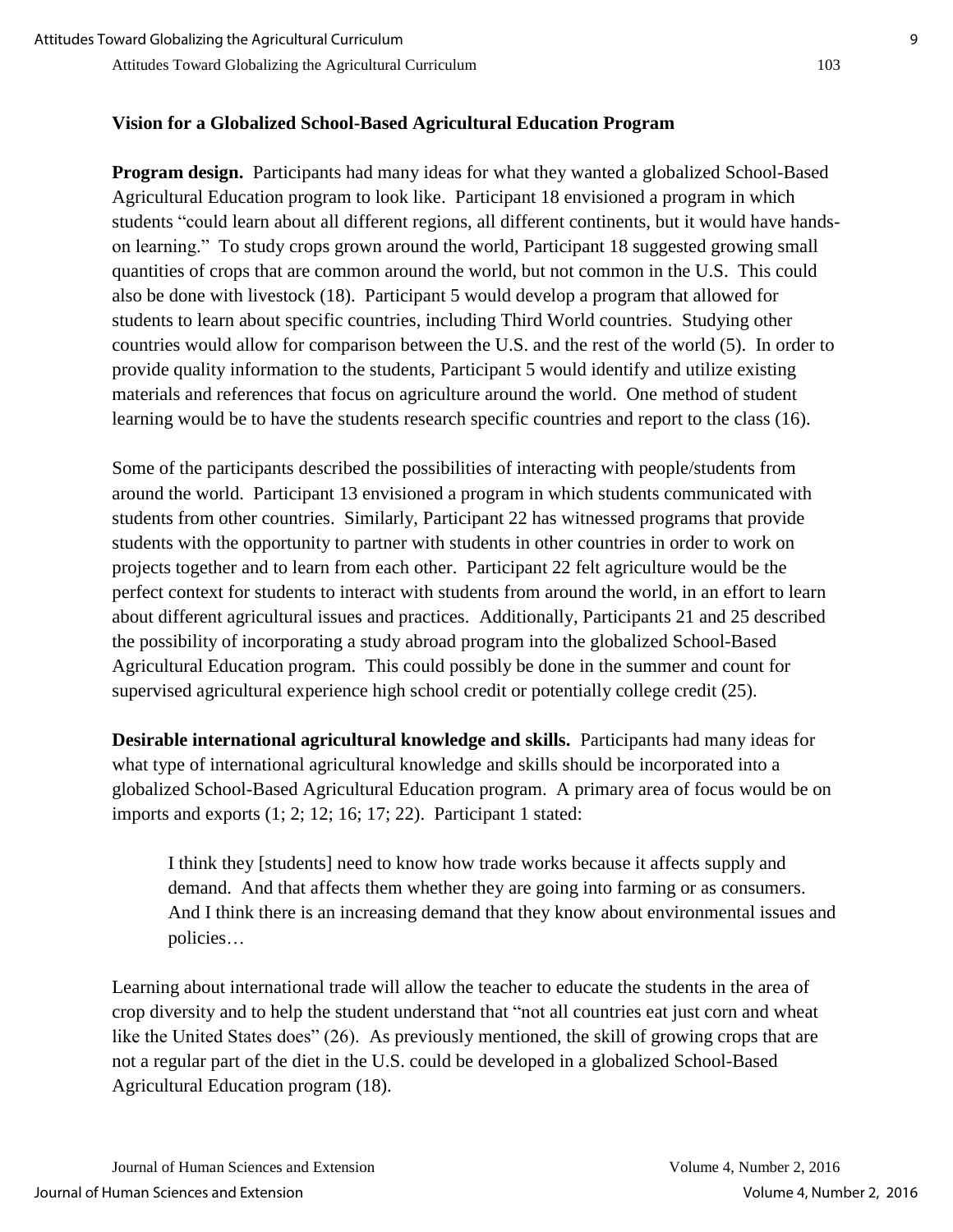The participants believe that food safety is an important topic to cover in a globalized program. Participant 24 stated, "I would say food safety would be a big thing to understand the work that goes into the different products, for example, bananas." Students need to understand that other countries may have different food safety requirements than the U.S. and that meat in other countries may not always be kept refrigerated or sold in grocery stores (24). Country of origin labeling is something that Participant 3 believes is important to teach students due to the controversy that is associated with country of origin labeling. As consumers, students need to have a basic knowledge of where their food comes from and the relationships between the U.S.

and country of origin (8). Animal rights and animal welfare issues are also areas that many participants felt should be included in a globalized School-Based Agricultural Education program. Participant 25 stated, "We see a lot of animal rights issues going on right now, just knowing how our animals are treated is humane and fair as opposed to how animals are treated before they are harvested in other countries." Similarly, Participant 4 felt that there should be a focus on the animal rights

issues that arise when various countries legalize horse slaughter. Additionally, Participant 22 believes that a globalized program should educate students on animal diseases and how caution needs to be taken when traveling internationally in order to prevent the spread of disease.

#### **Benefits of Exposure to a Globalized School-Based Agricultural Education Program**

**Cultural learning.** Cultural learning was perceived as a benefit the students receive from participating in a globalized School-Based Agricultural Education program. Participant 11 felt that students benefit from learning about other cultures. By looking at other countries' agricultural practices and taking into consideration how culture affects agriculture, students can begin to understand why agricultural practices are done differently throughout the world (11). Participant 5 felt that the infusion of cultural learning should be a part of agricultural economics because it will affect import and export markets and will help the student to better understand how the world operates and is affected by trade (11). Similarly, Participant 4 stated, "I think the culture is really important, especially if you get in the food science area…what we are able to sell is so much about a specific culture and what they will eat." When preparing to feed an increasing world population, it will benefit students to understand cultural differences in order to know which countries will purchase and consume the food that has been grown (21). A background or foundation in cultural norm/differences will help students to "understand why things are the way that they are" (22). Cultural learning will also benefit students by showing them "that it's a diverse group [work force] and it's not just the person you graduated high school with, or your uncle, or your aunt or whatever the case may be, but you're going to have to work together" (9).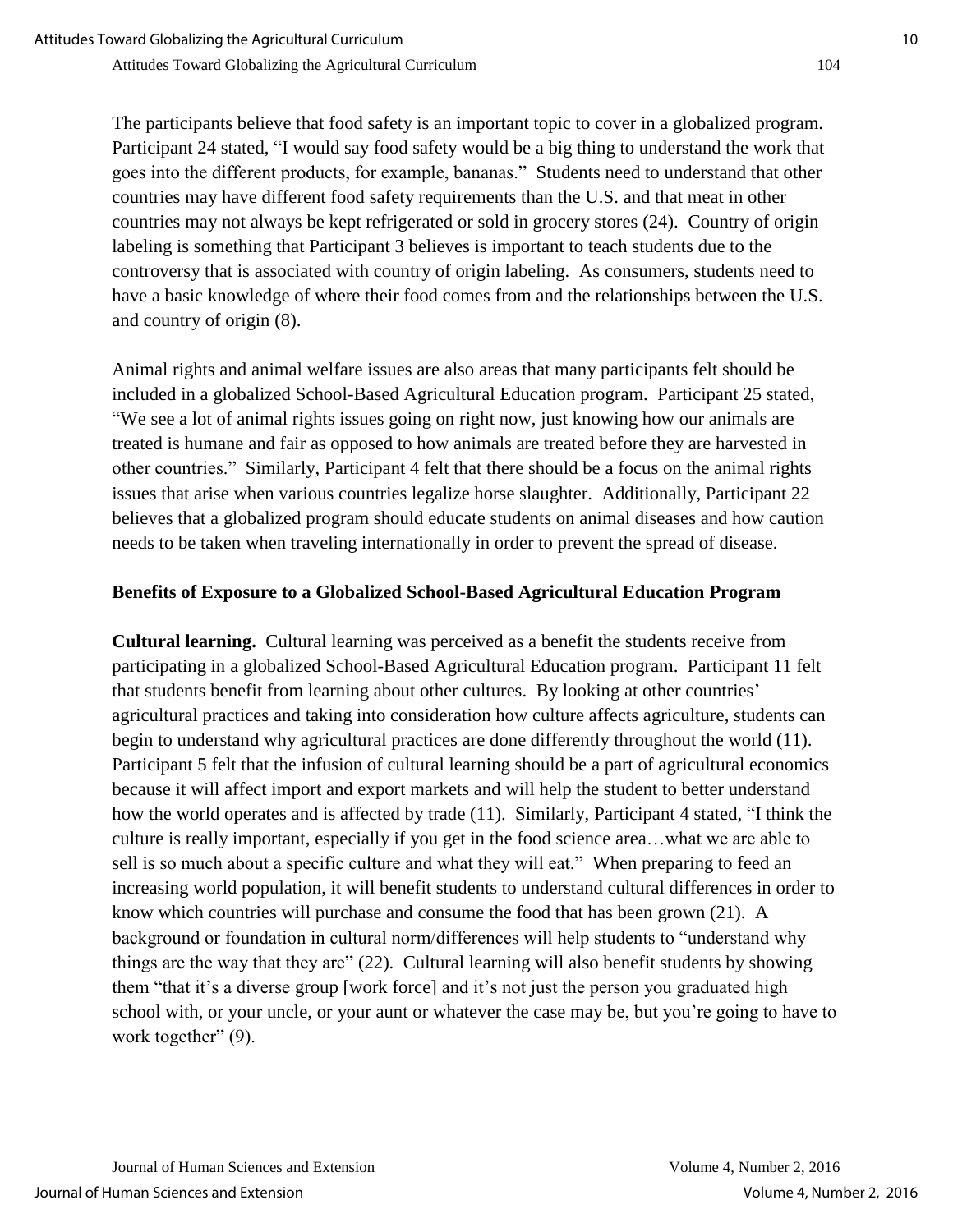Learning about other cultures would also benefit the students because it would help the students interact with people from around the world (26). Cultural knowledge would help the student understand "why people are different" (26). Another benefit from learning about various cultures would be tolerance (3). Participant 3 stated, "Showing them [students] about different cultures will make them realize that may be to become a little more tolerant." Cultural learning that would take place in a globalized School-Based Agricultural Education program would also help students if they traveled out of the U.S.  $(2; 18)$ .

**Employability advantages.** Many of the participants felt that graduates that understood cultural differences from an agricultural perspective held an employability advantage compared to graduates that were not exposed to a globalized program. Participant 19 stated, "Companies like DuPont and Monsanto are looking for someone who could go overseas and take their product over there." Having a background in international agricultural knowledge could be a huge advantage (19). Participant 2 believed that exposure to a globalized program will help to broaden the students' perspectives, which will come across in an interview and make the student more marketable. Increased knowledge levels will also help to make the student/graduate more marketable when it comes to employment opportunities (17). More specifically, Participant 15 felt that if a student with a globalized education in agriculture desired to pursue a career trading commodities and stocks, then there would be huge employment advantages to having their globalized education background.

# **Preparedness to Teach from a Globalized Perspective**

**Feelings of preparedness.** Some participants reported feeling prepared to teach agriculture from a globalized perspective. Participant 3 felt prepared due to the availability of technology to research global agricultural issues. International travel experiences helped some of the participants to feel prepared to educate through a globalized perspective (8; 18; 22). Participant 22 felt that unique oversees travel opportunities have allowed for the development of international agricultural-related knowledge and understanding. Participant 18 stated, "I've been to Belize before and Honduras, both on mission trips. Basically, we did cattle projects, horse projects, and built roads." This experience helped Participant 18 to feel prepared to teach from a globalized perspective. Additionally, Participant 8 also felt prepared to infuse social skills into a globalized curriculum in order for students to know how to not draw unwanted attention to themselves when traveling abroad.

**Feelings of unpreparedness.** Feeling of unpreparedness also emerged from the data. Participant 17 does not feel prepared to teach from a globalized perspective and stated, "I need to read up and study up on it [international agricultural practices]." Participant 17 indicated the absence of personal travel abroad experience. Similarly, Participant 11 has not had international travel experiences and does not feel prepared to teach from a globalized perspective. However,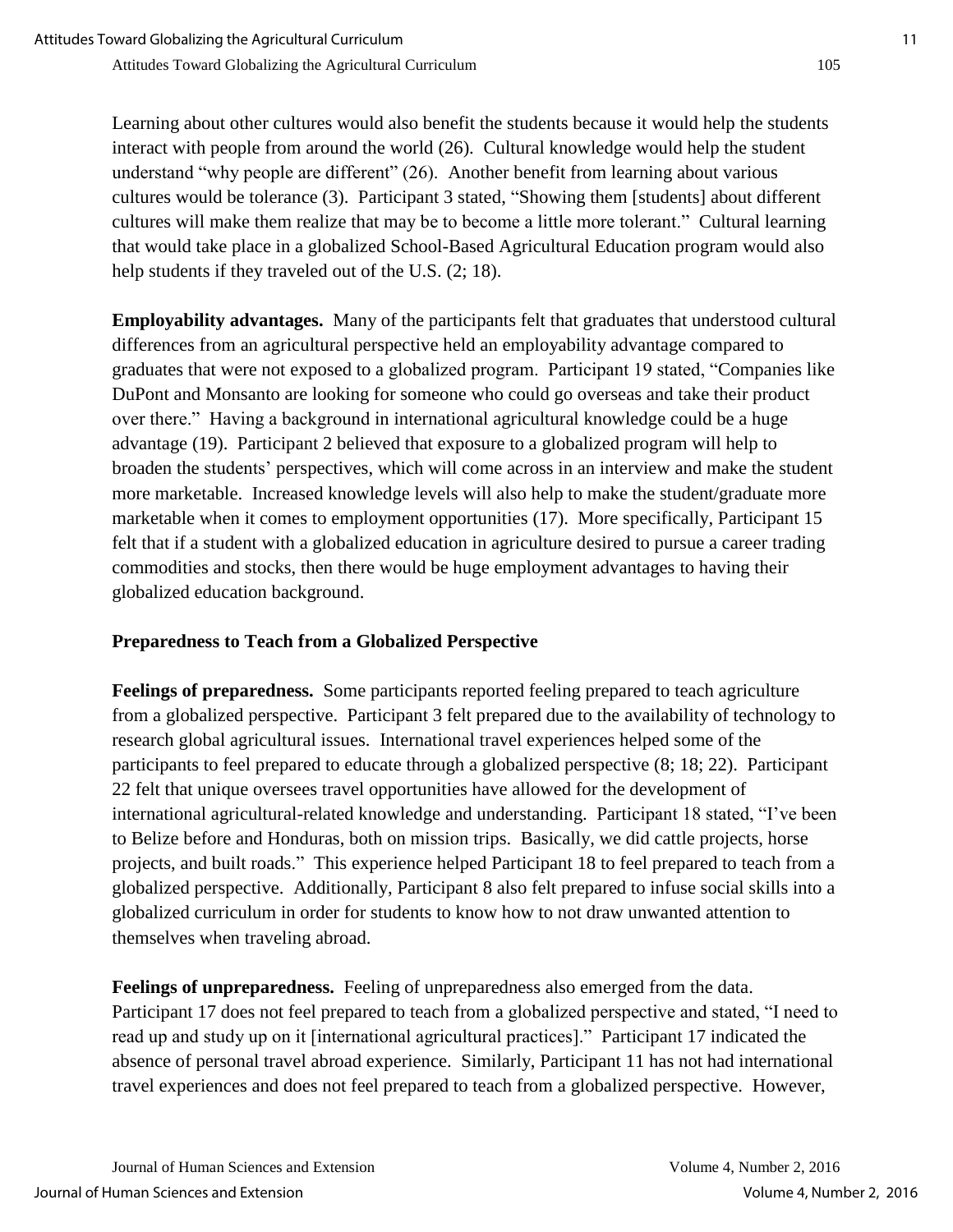Participant 4 indicated traveling abroad for vacation but does not feel knowledgeable enough about international agriculture to teach from a globalized perspective.

#### **Professional Development Needs**

Participants indicated the need for professional development in order to effectively teach a globalized curriculum within a School-Based Agricultural Education program. Professional development travel abroad experiences were mentioned by many of the participants (2; 8; 11; 14; 16; 20; 21; 22). Participant 14 believed the travel abroad experiences are needed because they will help the agricultural teachers gain interest in globalized agriculture. In addition to travel experiences, Participant 16 stated, "Resources are always good and different types of resources. Facts, figures, maybe some travel opportunities; it is always easier to talk about something once you experience it." Participants 19 and 23 would value professional development sessions that discuss international agricultural issues. Additionally, lessons/curriculum infused with international agricultural practices would be useful (21; 22). Participant 21 felt training/information about the social science and culture would be beneficial and aid in teaching a globalized agricultural curriculum.

#### **Conclusions, Implications, and Recommendations**

Participants in this study seemed to acknowledge and embrace the idea of living in an interconnected world. Even though various sources define/describe the word globalization differently, the participants seemed to capture aspects of the different definitions of globalization when describing today's society (Held et al., 1999; Mansilla & Jackson, 2011; von Braun & Díaz-Bonilla, 2008). In agreement with Hurst's (2013) Conceptual Model, the participants seemed to have positive perceptions of international agricultural issues. Participants were open to using a globalized curriculum, but it needs to be designed in a way that promotes hands-on learning and aligns with career and technical education. In agreement with Hurst (2013), all of the participants did not have the knowledge or confidence to teach international agricultural concepts. Interestingly, participants were open to designing a globalized program that would promote interactions with students in other parts of world. Interactions with students around the world will help high school students to become globally competent (Mansilla & Jackson, 2011).

Cultural learning and employability advantages were perceived as benefits of experiencing a globalized curriculum. Participants perceived culture as being an integral component of a globalized curriculum because it will allow students to understand why people behave differently in comparison to other people. In agreement with the NRC (2009), participants believed that culture is embedded into the agricultural industry, and therefore, cultural knowledge should give students an employment advantage.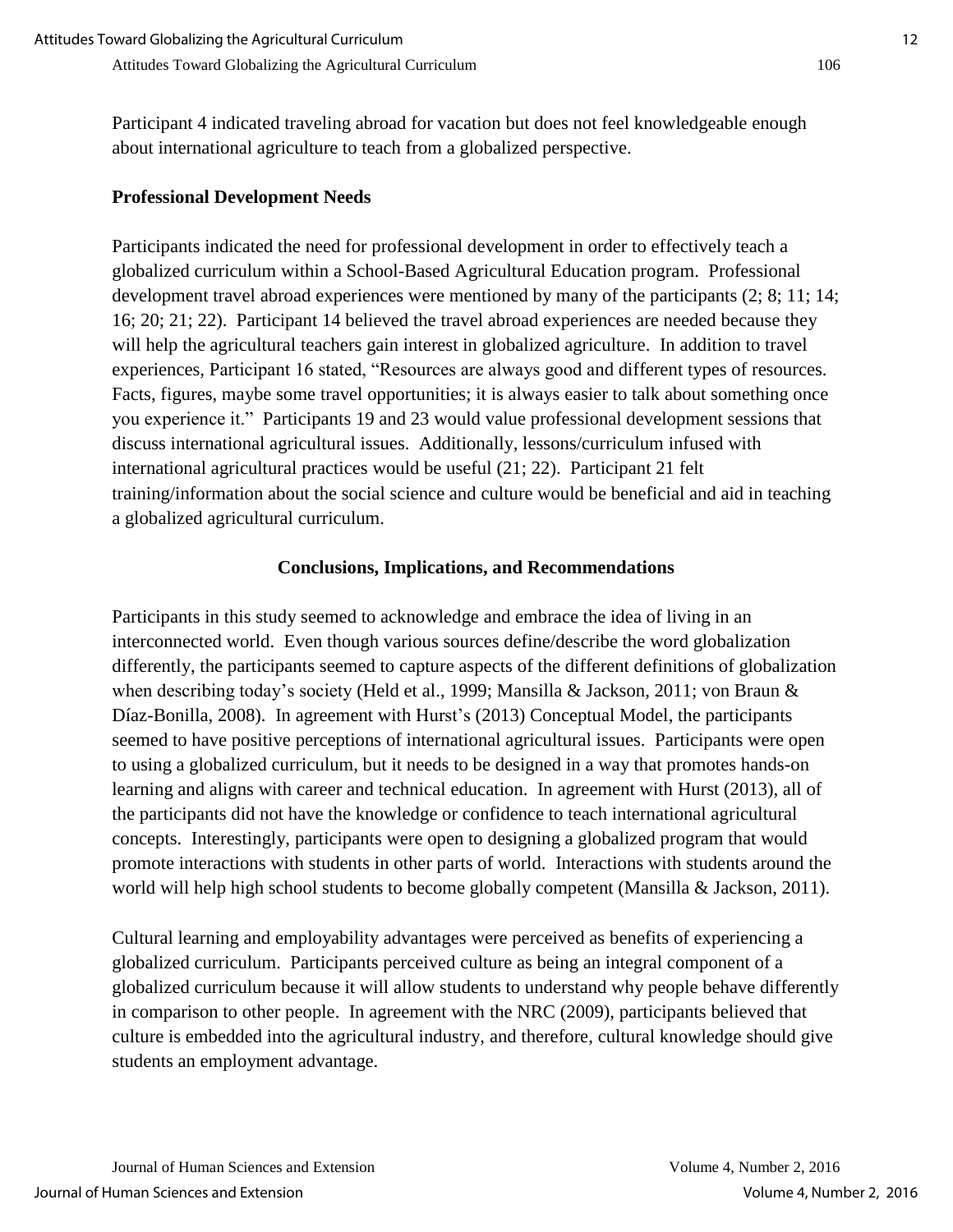Interestingly, some of the participants felt prepared to teach using a globalized curriculum, and some of the participants did not feel prepared. The participants that had traveled abroad seemed to feel more prepared to integrate international agricultural perspectives into their classroom than the participants that had not traveled abroad. The linkage between experiencing international travel and feeling prepared to integrate international agricultural perspectives into their classroom was similar to the assertion made in Hurst's (2013) Conceptual Model (adopted from Ajzen, 1991) that international travel experiences lead an individual to infuse international agricultural issues into their courses. Based on the findings from this study, travel abroad experiences are perceived to provide School-Based Agricultural Education teachers with global perspectives that will help them teach through a globalized curriculum. However, it is important to recognize that a vacation abroad may not effectively prepare a School-Based Agricultural Educator to integrate international agricultural perspectives into the classroom. Therefore, if funding is available, it is recommended that teachers interested in using a globalized agricultural curriculum participate in a professional development study abroad opportunity. However, study abroad experiences are costly and therefore not always feasible as a professional development option. Workshops and in-service trainings that focus on international agricultural issues are also recommended as valid professional development options. The participants' positive attitudes toward the globalization of School-Based Agricultural Education curriculum, coupled with a supportive school environment and the appropriate resources, will help to encourage School-Based Agricultural Educators to integrate global agricultural issues into their courses (Hurst, 2013).

School-Based Agricultural Education teachers interested in globalizing the agriculture curriculum are encouraged to take it one step at a time. Until the state of Tennessee creates and implements a globalized agricultural curriculum, it is recommended that teachers select one or two units within the existing programs of study and integrate international agricultural practices, international agricultural issues, and cultural perspectives. It is suggested that teachers select a topic that easily aligns with globalization and one that will impact students in their future careers. An example from this study would be international trade and food safety. The participants felt that it was critical for students to have a working understanding of international trade and food safety. As School-Based Agricultural Educators gain experience implementing a globalized curriculum, it is recommended that the teachers continue to globalize the course. Eventually, the entire course and program area will have a globalized perspective built into the curriculum.

Overall, participants had positive perceptions of globalizing the secondary agricultural curriculum, and participants in both rural programs and urban programs recognized the need for a globalized School-Based Agricultural Education program and acknowledged the benefits students received from experiencing a globalized program. Further research focused on the globalization of School-Based Agricultural Education programs is needed in order to better understand what a globalized program should look like. School-Based Agricultural Education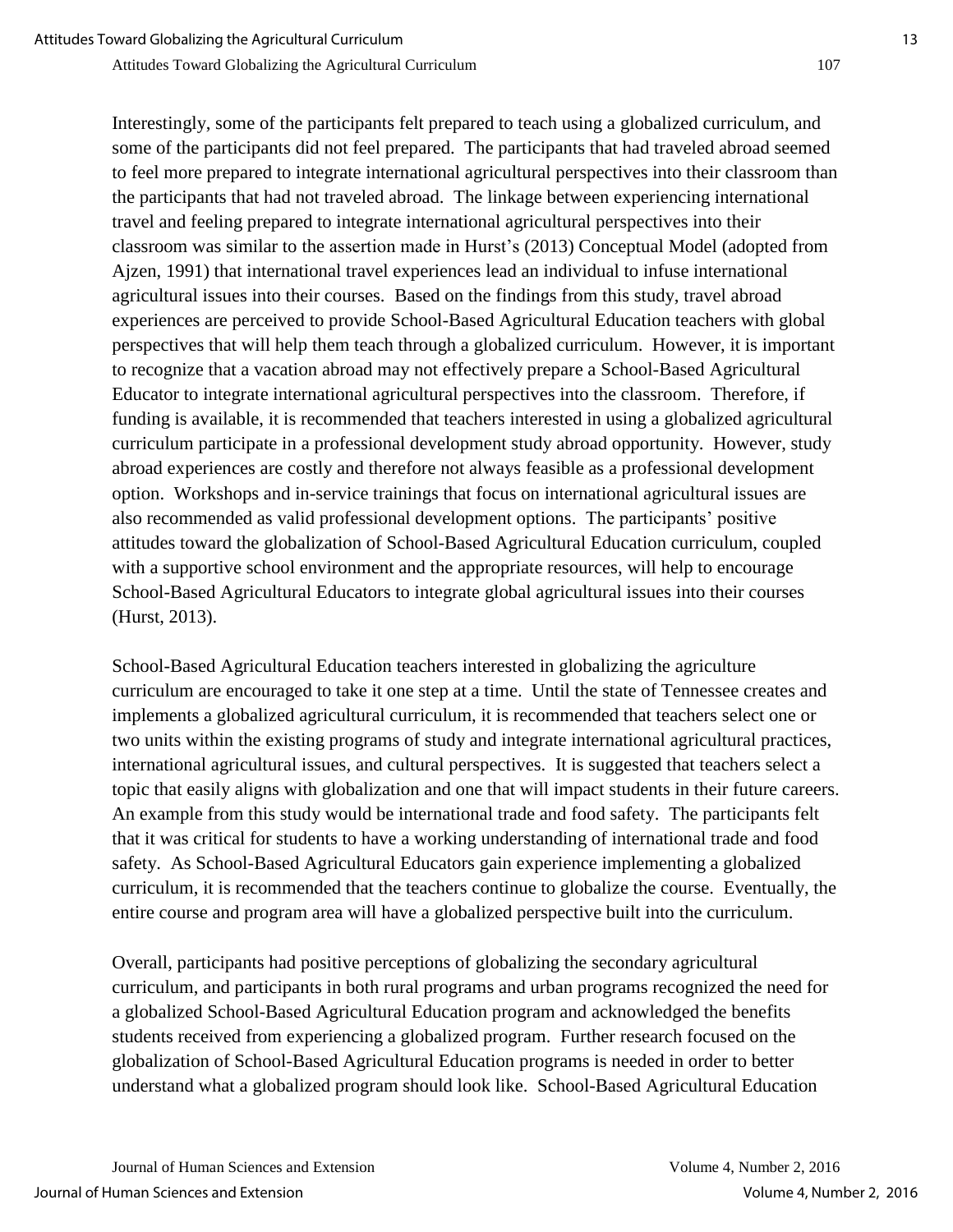programs that are currently using a globalized curriculum should be identified, and further research should be conducted in order to better understand what a globalized agricultural program looks like and whether or not the curriculum is positively influencing the students and preparing them to be successful in a globalized world. Additionally, teacher educators should conduct research to determine the specific content that should be incorporated into a globalized agriculture curriculum. Curriculum developers should then use the newly-identified content and develop a globalized agriculture curriculum for pilot testing. Curriculum developers and teacher educators should then evaluate the curriculum and assess both cognitive and cultural gains.

In order to help agriculture teachers effectively globalize their courses, workshops should be developed and implemented to aid agriculture teachers in successfully using appropriate pedagogical practices for teaching international agricultural issues. Additionally, the development of a globalized curriculum and international study abroad program for School-Based Agricultural Educators would help produce globally-competent teachers that are prepared to educate students in ways that help prepare them to work and live in a global society.

### **References**

- Ajzen, I. (1991). The theory of planned behavior. *Organizational Behavior and Human Decision Processes, 50*(2), 179–211. doi:10.1016/0749-5978(91)90020-T
- Akpan, M., & Martin, R. A. (1996). Perceptions and activities of agricultural education professors in U.S. institutions of higher education regarding internationalization of the agricultural education curriculum. *Journal of International Agricultural and Extension Education, 3*(2), 63–71. doi:10.5191/jiaee.1996.03208
- Boyd, B. L., Felton, S. R., & Dooley, K. E. (2004). Providing virtual international experiences for undergraduates. *Journal of International Agricultural and Extension Education, 11*(3), 63–68. doi:10.5191/jiaee.2004.11307
- Bransford, J., Darling-Hammond, L., & LePage, P. (2005). Introduction. In L. Darling-Hammond & J. Bransford (Eds.), *Preparing teachers for a changing world: What teachers should learn and be able to do* (pp. 1–39). San Francisco, CA: Jossey-Bass.
- Creswell, J. W. (1998). *Qualitative inquiry and research design: Choosing among five traditions.* Thousand Oaks, CA: Sage.
- Crotty, M. (1998). *The foundations of social research: Meaning and perspective in the research process*. Thousand Oaks, CA: Sage.
- Dooley, K. E. (2007). Viewing agricultural education research through a qualitative lens. *Journal of Agricultural Education, 48*(4), 32–42. doi:10.5032/jae.2007.04032
- Erlandson, D. A., Harris, E. L., Skipper, B. L., & Allen, S. D. (1993). *Doing naturalistic inquiry: A guide to methods.* Newbury Park, CA: Sage.
- Globalization. (2014). In *Merriam-Webster.com*. Retrieved from http://www.merriamwebster.com/dictionary/globalization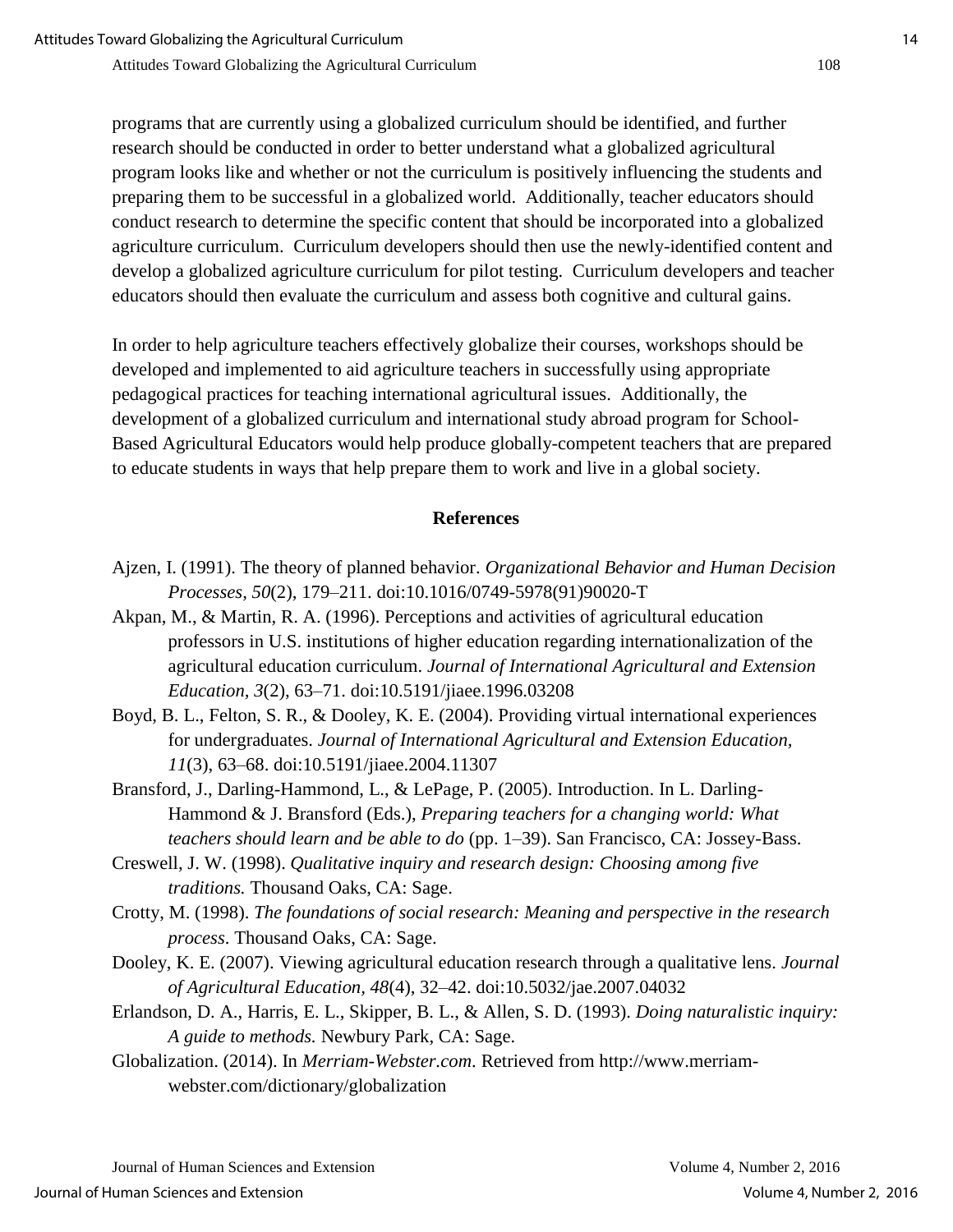Grbich, C. (2007). *Qualitative data analysis: An introduction.* Thousand Oaks, CA: Sage.

- Held, D., McGrew, A., Goldblatt, D., & Perraton, J. (1999). *Global transformation: Politics, economics and culture.* Stanford, CA: Stanford University Press.
- Hurst, S. D. (2013). *Knowledge, perceptions, and experiences of secondary agriculture teachers and 4-H agents regarding global agricultural issues* (Master's thesis). University of Florida, Gainesville, FL. Retrieved from http://ufdc.ufl.edu/UFE0045533/00001
- Koro-Ljungberg, M., Yendol-Hoppey, D., Smith, J. J., & Hayes, S. B. (2009). (E)pistemological awareness, instantiation of methods, and uniformed methodological ambiguity in qualitative research projects. *Educational Researcher, 38*(9), 687–699. doi:10.3102/0013189X09351980
- Lincoln, Y. S., & Guba, E. G. (1985). *Naturalistic inquiry*. Newbury Park, CA: Sage.
- Longview Foundation. (2008). *Teacher preparation for the Global Age: The imperative for change.* Silver Spring, MD: Longview Foundation for Education in World Affairs and International Understanding, Inc. Retrieved from www.longviewfdn.org/files/44.pdf
- Mansilla, V. B., & Jackson, A. (2011). *Educating for global competence: Preparing our youth to engage the world.* New York, NY: Asia Society. Retrieved from https://asiasociety.org/files/book-globalcompetence.pdf
- Merriam, S. B. (2002). Introduction to qualitative research. In S. B. Merriam (Ed.), *Qualitative research in practice: Examples for discussion and analysis* (pp. 3–17). San Francisco, CA: Jossey-Bass.
- National Research Council (NRC). (2009). *Transforming agricultural education for a changing world*. Washington, DC: National Academies Press.
- Navarro, M. (2005, May). *Associations between faculty self-perceived international knowledge and their perspectives on strategies to internationalize the agricultural curriculum*. Paper presented at the meeting of the Association for International Agricultural and Extension Education, San Antonio, TX.
- Preissle, J. (2008). Subjectivity statement. In L. M. Given (Ed.), *The SAGE encyclopedia of qualitative research methods* (p. 846). Thousand Oaks, CA: Sage. doi:10.4135/9781412963909.n439
- Radhakrishna, R. B., Leite, F. C., & Domer, S. L. (2003). *An analysis of high school students' attitudes and beliefs toward international agricultural concepts*. Proceedings of the 19th Annual Conference of the Association of International Agriculture Extension Educators, Raleigh, NC. Retrieved from

https://www.aiaee.org/attachments/article/1187/Rama540.pdf

- Sharp, K. R., & Roberts, T. G. (2013). Using a study abroad experience as the stimulus to globalize the secondary agricultural education curriculum. *Journal of International Agricultural Extension Education, 20*(1), 47–58. doi:10.5191/jiaee.2013.20104
- Tennessee Department of Education. (2016). *2015-2016 programs of study.* Nashville, TN: TN Department of Education. Retrieved from http://www.tn.gov/assets/entities/education/attachments/cte\_pos\_2015-16.pdf